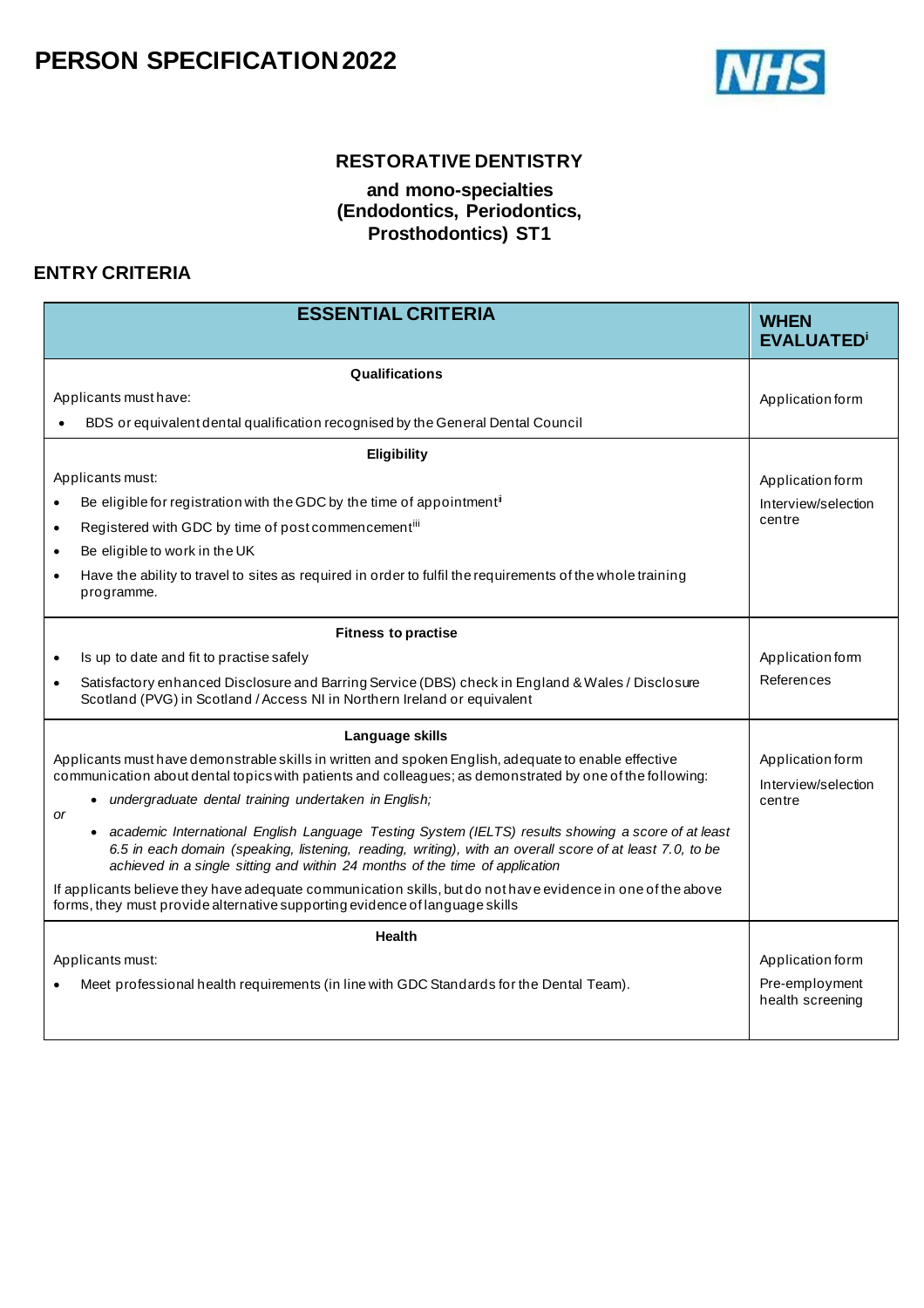

|                                                                                   | Career progression                                                                                                                                                                                           |                                  |
|-----------------------------------------------------------------------------------|--------------------------------------------------------------------------------------------------------------------------------------------------------------------------------------------------------------|----------------------------------|
|                                                                                   | Applicants must:                                                                                                                                                                                             | Application form                 |
| $\bullet$                                                                         | Be able to provide complete details of their employment history                                                                                                                                              | Interview/selection              |
| $\bullet$                                                                         | Have evidence that their career progression is consistent with their personal circumstances                                                                                                                  | centre                           |
| $\bullet$                                                                         | Have evidence that their present level of achievement and performance is commensurate with the totality<br>of their period of training                                                                       |                                  |
| $\bullet$                                                                         | Have notified the Training Programme Director of the Specialty Training Programme they are currently<br>training in if applying to continue training in the same specialty in another region <sup>iv</sup> . |                                  |
| $\bullet$                                                                         | Not have previously relinguished or been released / removed from a specialty training programme, except<br>under exceptional circumstances <sup>v</sup> .                                                    |                                  |
| $\bullet$                                                                         | Not already hold, nor be eligible to hold, a CCST in the specialty applied for and/or must not currently be<br>eligible for the specialist list in the specialty applied for.                                |                                  |
|                                                                                   | <b>ESSENTIAL CRITERIA</b>                                                                                                                                                                                    | <b>WHEN</b><br><b>EVALUATED'</b> |
|                                                                                   | <b>Application completion</b>                                                                                                                                                                                |                                  |
| ALL sections of application form completed FULLY according to written guidelines. |                                                                                                                                                                                                              | Application form                 |

### **SELECTION CRITERIA**

| <b>ESSENTIAL CRITERIA</b>                                                                                                                                                                                          | <b>DESIRABLE CRITERIA</b>                                                                                    | <b>WHEN</b><br><b>EVALUATED</b>                                  |
|--------------------------------------------------------------------------------------------------------------------------------------------------------------------------------------------------------------------|--------------------------------------------------------------------------------------------------------------|------------------------------------------------------------------|
|                                                                                                                                                                                                                    | Qualifications                                                                                               |                                                                  |
| As above                                                                                                                                                                                                           | MFDS / MJDF or equivalent at the time of<br>$\bullet$<br>application                                         | Application form/Self-<br>assessment form<br>Interview/selection |
|                                                                                                                                                                                                                    | Other qualificationsheld at time of<br>application                                                           | centre                                                           |
|                                                                                                                                                                                                                    | <b>Career progression</b>                                                                                    |                                                                  |
| As above<br>$\bullet$                                                                                                                                                                                              | On a NHS primary care organisation Performance<br>$\bullet$<br>List or able to meet requirements for listing | Application form/Self-<br>assessment form                        |
| Has evidence of achievement of Foundation<br>$\bullet$<br>competences from a UK Dental Foundation<br>training programme or equivalent                                                                              | Has evidence of undertaking appropriate courses<br>$\bullet$<br>commensurate with career progression and     | Interview/selection<br>centre                                    |
| Demonstrates the competencies required at the<br>$\bullet$<br>end of UK Dental Core training year 1 (i.e.<br>outcome 1) at the time of interview and year 2<br>at the time of post commencement (or<br>equivalent) | intentions                                                                                                   |                                                                  |
| Has evidence of experience in more than one<br>$\bullet$<br>dental specialty/clinical setting                                                                                                                      |                                                                                                              |                                                                  |
| Commitment to the specialty with clear<br>$\bullet$<br>career objectives                                                                                                                                           |                                                                                                              |                                                                  |
| On a NHS primary care organisation<br>$\bullet$<br>Performance List or able to meet<br>requirements for listing when training/post<br>involves primary care placement that requires<br>listing                     |                                                                                                              |                                                                  |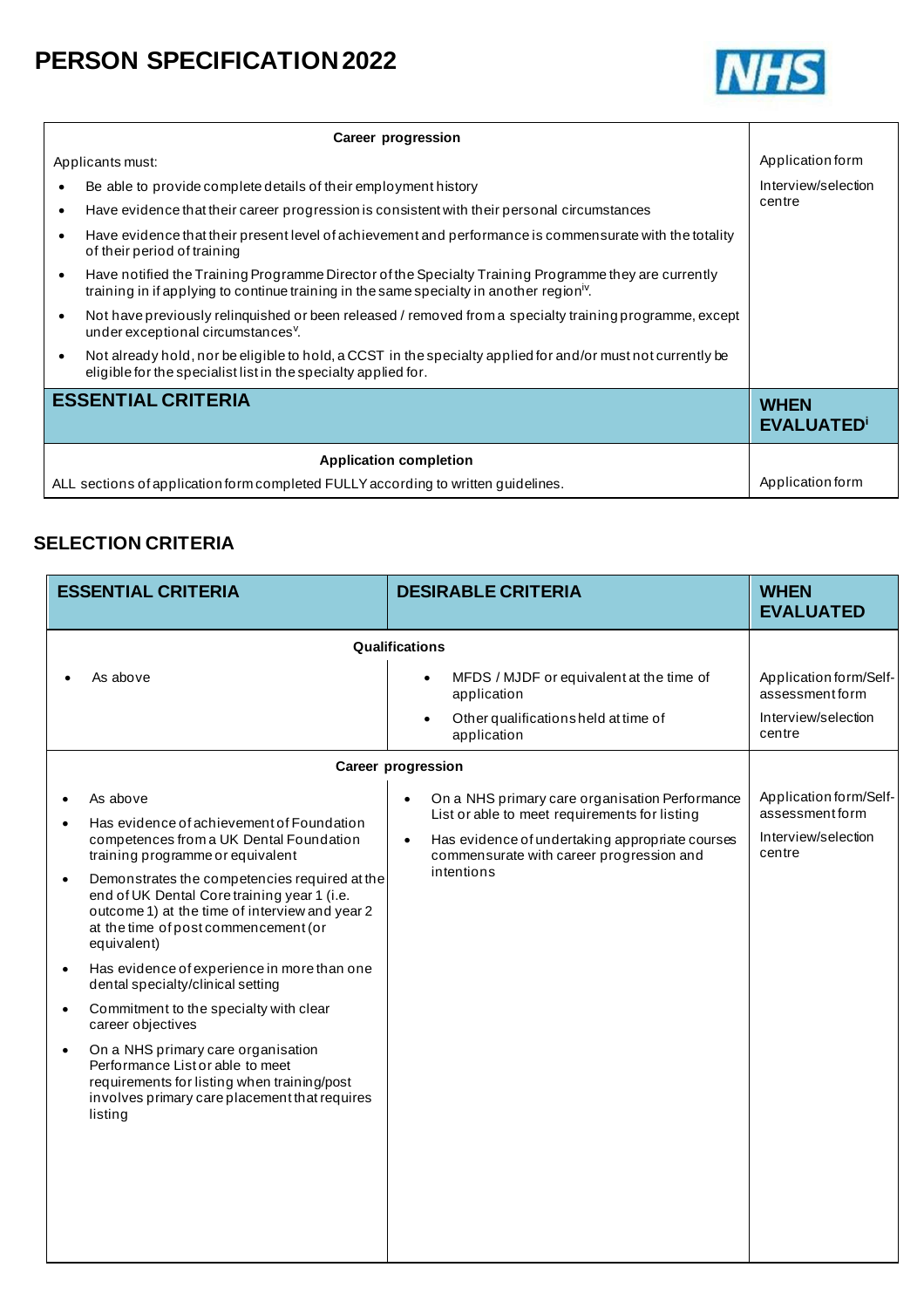

|                                                                                                                                                 | Clinical skills – clinical knowledge and expertise                                                                                                             |                                                                           |
|-------------------------------------------------------------------------------------------------------------------------------------------------|----------------------------------------------------------------------------------------------------------------------------------------------------------------|---------------------------------------------------------------------------|
| Demonstrates good patient care skills<br>Capacity to apply sound clinical<br>knowledge and judgement to problems                                |                                                                                                                                                                | Application form/Self-<br>assessment form<br>Interview/selection          |
| Ability to prioritise clinical need                                                                                                             |                                                                                                                                                                | centre                                                                    |
| Demonstrates appropriate technical and<br>clinical competence and evidence of the<br>development of diagnostic skills and<br>clinical judgement |                                                                                                                                                                | References                                                                |
| Academic and research skills                                                                                                                    |                                                                                                                                                                |                                                                           |
| Understanding of the principles and<br>relevance of research in evidence-based<br>practice                                                      | Evidence of relevant academic and research<br>$\bullet$<br>achievements, e.g. degrees, awards<br>Publications<br>$\bullet$<br>Conference presentations/posters | Application form/Self-<br>assessmentform<br>Interview/selection<br>centre |
|                                                                                                                                                 |                                                                                                                                                                |                                                                           |

| <b>ESSENTIAL CRITERIA</b>                                                                                                                                                                                                                    | <b>DESIRABLE CRITERIA</b>                                                                                                            | <b>WHEN</b><br><b>EVALUATED</b>                                                |
|----------------------------------------------------------------------------------------------------------------------------------------------------------------------------------------------------------------------------------------------|--------------------------------------------------------------------------------------------------------------------------------------|--------------------------------------------------------------------------------|
| <b>Quality Improvement:</b><br>Demonstrates understanding of the principles<br>$\bullet$<br>of audit/clinical governance/quality<br>improvement<br>Evidence of participation in quality<br>$\bullet$<br>improvement/audit/service evaluation | <b>Quality Improvement:</b><br>Evidence of leading at least one quality<br>improvement project                                       | Application form/<br>Self- assessment<br>form<br>Interview/selection<br>centre |
|                                                                                                                                                                                                                                              | Teaching:<br>Evidence of delivering undergraduate or<br>$\bullet$<br>postgraduate teaching, or teaching Dental Care<br>Professionals |                                                                                |
|                                                                                                                                                                                                                                              | <b>Personal skills</b>                                                                                                               |                                                                                |
| <b>Communication skills:</b><br>Capacity to communicate effectively and<br>٠<br>sensitively with others<br>Able to discuss treatment/oral health options<br>$\bullet$<br>with patients/stakeholders in a way they can<br>understand          |                                                                                                                                      | Application form/Self-<br>assessment form<br>Interview/selection<br>centre     |
| Problem solving and decision making:                                                                                                                                                                                                         |                                                                                                                                      |                                                                                |
| Capacity to think beyond the obvious, with<br>$\bullet$<br>analytical and flexible mind, bringing a range of<br>approaches to problem solving                                                                                                |                                                                                                                                      |                                                                                |
| Demonstrates effective judgement and<br>$\bullet$<br>decision-making skills                                                                                                                                                                  |                                                                                                                                      |                                                                                |
| <b>Empathy and sensitivity:</b>                                                                                                                                                                                                              |                                                                                                                                      |                                                                                |
| Capacity to take in others' perspectives and<br>$\bullet$<br>treat others with understanding; sees patients<br>as people                                                                                                                     |                                                                                                                                      |                                                                                |
| Demonstrates respect for all<br>$\bullet$                                                                                                                                                                                                    |                                                                                                                                      |                                                                                |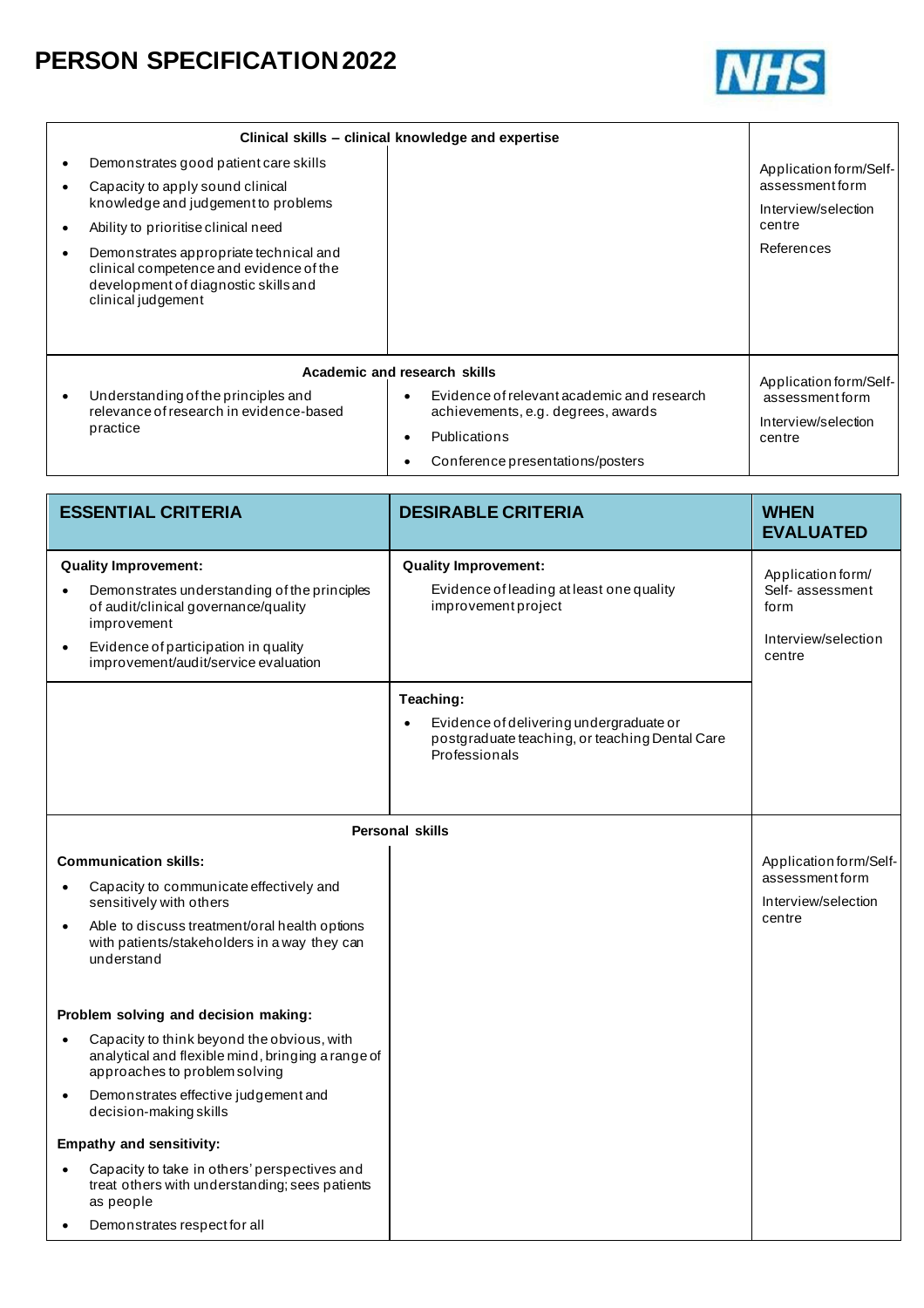

| Managing others and team involvement:                                                                                                 |
|---------------------------------------------------------------------------------------------------------------------------------------|
| Capacity to work effectively in a multi-<br>disciplinary team                                                                         |
| Demonstrate leadership, when appropriate                                                                                              |
| Capacity to establish good working<br>relationships with others.                                                                      |
| Organisation and planning:                                                                                                            |
| Capacity to manage time and prioritise various<br>tasks and commitments, balance urgent and<br>important demands, follow instructions |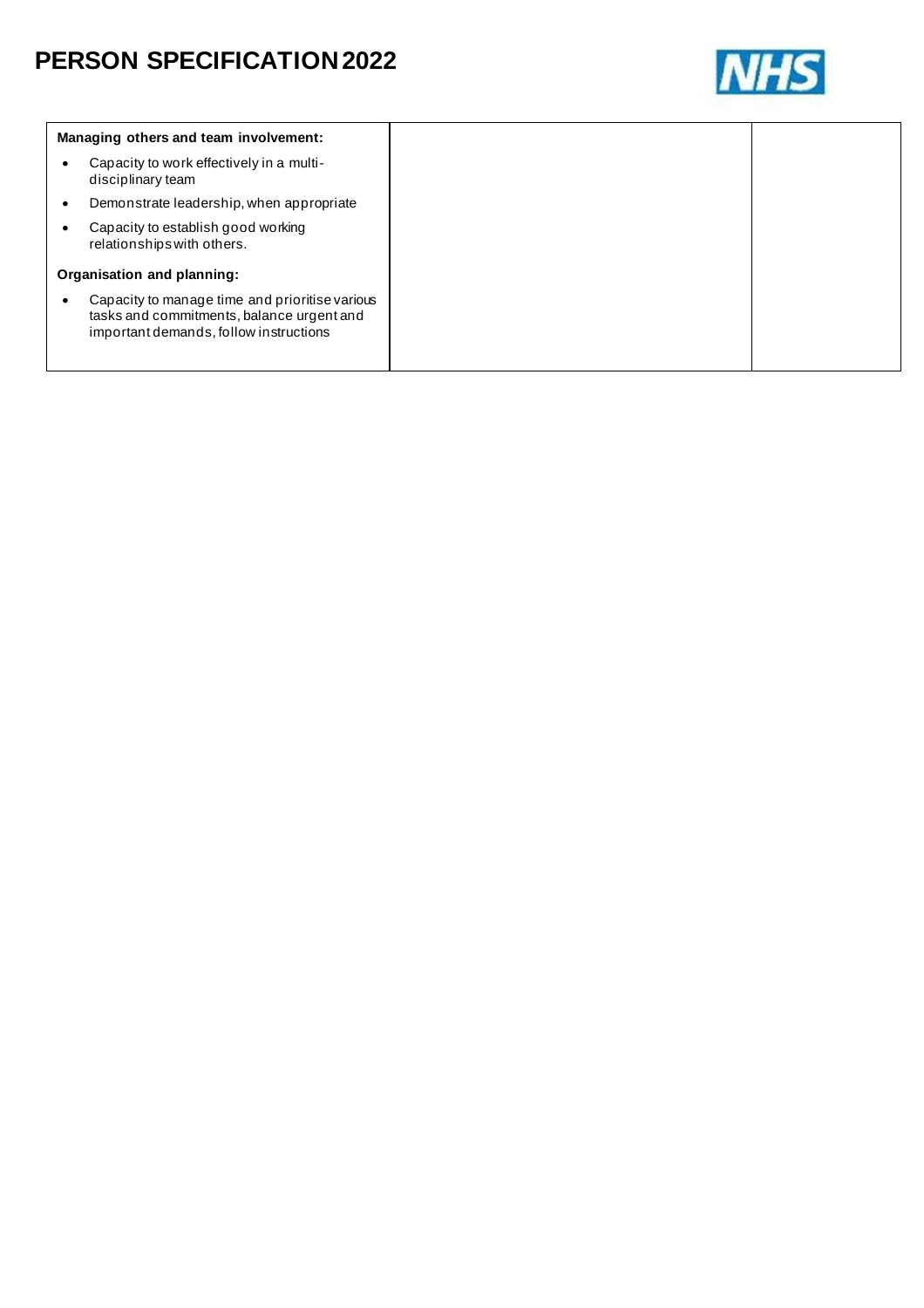

|           | <b>ESSENTIAL CRITERIA</b>                                                                                                      | <b>DESIRABLE CRITERIA</b>                                                 | <b>WHEN</b><br><b>EVALUATED</b>   |
|-----------|--------------------------------------------------------------------------------------------------------------------------------|---------------------------------------------------------------------------|-----------------------------------|
|           | Vigilance and situational awareness:                                                                                           |                                                                           |                                   |
|           | Capacity to monitor and anticipate situations<br>that may change rapidly                                                       |                                                                           |                                   |
|           | Coping with pressure and managing uncertainty:                                                                                 |                                                                           |                                   |
|           | Demonstrates flexibility, decisiveness and<br>resilience                                                                       |                                                                           |                                   |
|           | Capacity to operate effectively under pressure<br>and remain objective in highly<br>emotive/pressurised situations             |                                                                           |                                   |
|           | Awareness of own limitations and when to ask<br>forhelp                                                                        |                                                                           |                                   |
|           |                                                                                                                                | Probity - professional integrity                                          |                                   |
|           | Takes responsibility for own actions                                                                                           | Demonstrates the principles of NHS values<br>$\bullet$                    | Application form/Self-            |
| ٠         | Demonstrates honesty and reliability                                                                                           | including care, compassion, dignity, respect and<br>commitment to quality | assessment<br>Interview/selection |
| $\bullet$ | Demonstrates respect for the rights of all                                                                                     |                                                                           | centre                            |
| ٠         | Demonstrates awareness of ethical principles,<br>safety, confidentiality and consent                                           |                                                                           |                                   |
|           | Awareness of importance of being the patients'<br>advocate, clinical governance and the<br>responsibilities of an NHS employee |                                                                           |                                   |

| <b>SPECIALTY SPECIFIC CRITERIA</b>                                                                                                                                                                                                                                                                                                                                                        |                                                                                                                                                                                                                                                                                                                                                                                                                                                                       |                                                                       |
|-------------------------------------------------------------------------------------------------------------------------------------------------------------------------------------------------------------------------------------------------------------------------------------------------------------------------------------------------------------------------------------------|-----------------------------------------------------------------------------------------------------------------------------------------------------------------------------------------------------------------------------------------------------------------------------------------------------------------------------------------------------------------------------------------------------------------------------------------------------------------------|-----------------------------------------------------------------------|
| <b>ESSENTIAL CRITERIA</b>                                                                                                                                                                                                                                                                                                                                                                 | <b>DESIRABLE CRITERIA</b>                                                                                                                                                                                                                                                                                                                                                                                                                                             | <b>WHEN</b><br><b>EVALUATED</b>                                       |
| Evidence of commitment to the specialty<br>-learning and professional development.<br>Examples may include:<br>i) Evidence of leading a quality<br>improvementproject/auditproject in<br>Restorative Dentistry.<br>ii) Evidence of progression in skills and<br>attributes appropriate to Restorative<br>Dentistry following completion of Dental<br>Foundation Training (or equivalent). | Demonstrates experience in the specialty.<br>Examples may include:<br>i) Appropriate professional portfolio and<br>employmentpost<br>ii) Appropriate professional logbook history<br>iii) Case/poster presentations at local or<br>regional meetings.<br>iv) Undertaken CPD appropriate to<br>Restorative Dentistry.<br>Evidence of commitment to the specialty<br>-learning and professional development.<br>Example may include:<br>i) Membership of an appropriate | Application form/Self-<br>assessment<br>Interview/selection<br>centre |